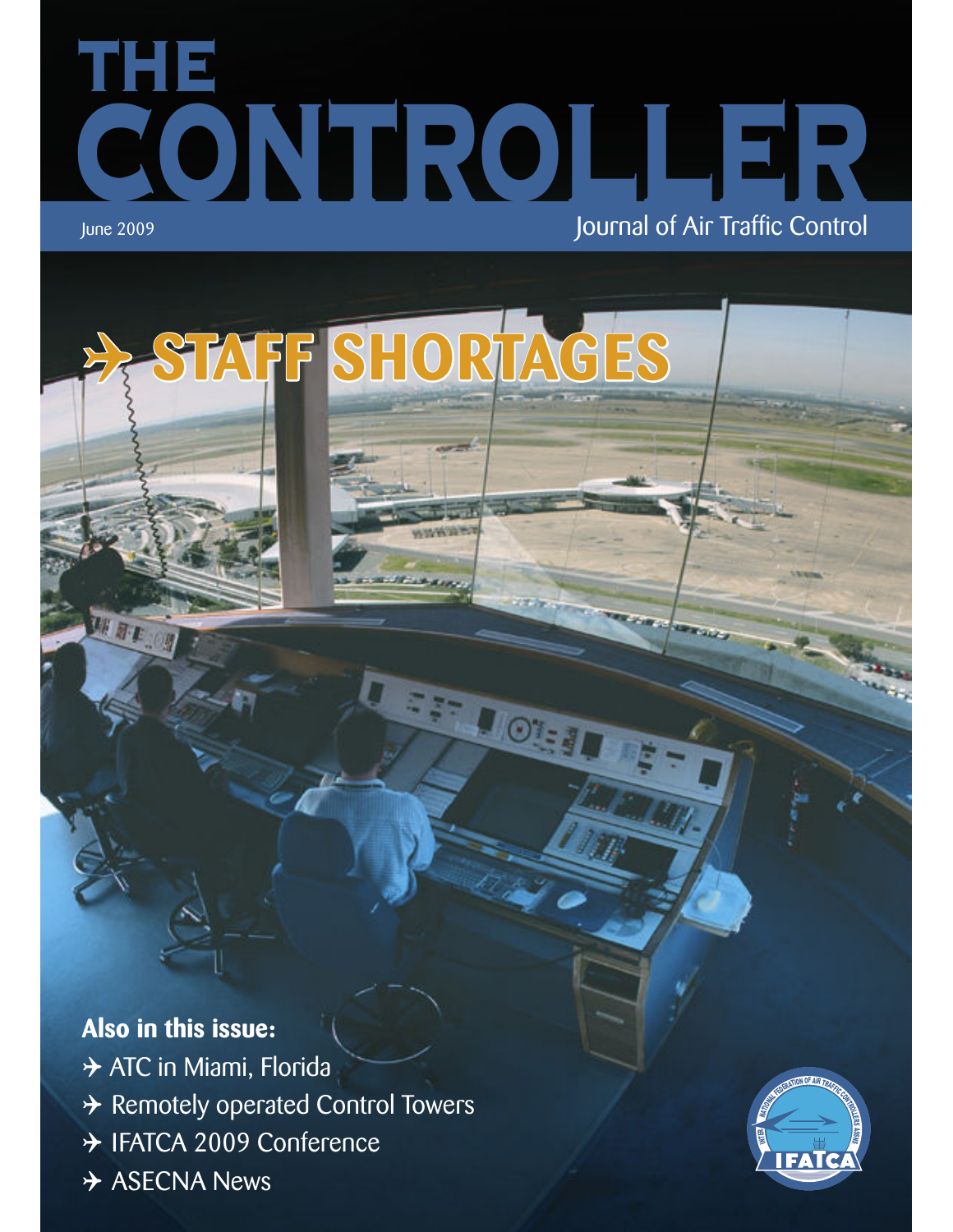# **Spotlight on Corporate Members**

# **A Kevin Salter<br>Contributing Editor, Corporate Affairs**

# Welcome to Spotlight.

In this second issue in 2009, I have looked once more at the difficult demand ahead of all operational personnel in the very near future, the final stages of meeting the certification criteria for ICAO language



proficiency. In discussions with John Lucke, Vice-President Training, of one of our Corporate Members in the USA, Carnegie Speech Company, I found that a training product had been developed in conjunction with a UK based language school, Mayflower College, to assist controllers and pilots to reach the ICAO requirement.

After speaking with John, he kindly agreed to support Spotlight by providing information so we can present you with an overview of their new training product

# Climb Level 4: How to meet the ICAO Language Proficiency Requirements (LPR's)

Everyone seems to agree: ICAO Language Proficiency Requirements are a good idea. After all, when empirical data shows that over 70% of a sample of 28,000 incidents and accidents were caused by poor language skills, action needs to be taken. There is, however, little consensus among ATCOs – as well as within Service Providers themselves – on exactly what that action should be.

ICAO LPRs require ATCOs to overcome well known hurdles and challenges to learning a new language, including:

Challenge 1: Effective language training takes time and money.

Learning a new language, especially in an

aviation context, requires ongoing, dedicated effort by students, trainers and aviation organisations.

# Challenge 2: Classroom-based training can be inconvenient

Moving pilots and ATCOs between work and classroom causes a host of operational problems. Furthermore, if classroom English training focuses on group instruction rather than each student's unique English learning requirements, inconvenience and inefficiencies are increased.

# Challenge 3: Competent, experienced English instructors are rare.

In most countries there is an extreme shortage of skilled Aviation English instructors, specifically instructors who are trained linguists and can also understand the work and licensing requirements of pilots and controllers.

# Challenge 4: Most English training programs are not relevant to the aviation community

There is a wealth of material to teach General English – but there are very few materials which succeed in preparing Aviation professionals for the ICAO LPRs. For training to be effective and relevant it must cover the content that pilots and controllers need in both routine and non-routine situations.

# Climb Level 4: Optimising Proficiency, Efficiency, Convenience and Cost

Aware of the English learning challenges facing the aviation community, Mayflower College, an internationally recognised Aviation English school, and Carnegie Speech, the leader in computerized language learning, co-developed Climb Level 4 – an online English training solution that prepares aviation professionals for ICAO Level 4 testing quickly and cost-effectively.

Launched earlier this year, Climb Level 4's comprehensive, flexible and personalised English training curriculum includes the



latest in Speech Recognition technology that allows users to improve their spoken English. The program is accessed via the internet, allowing for self-paced instruction or complementing traditional classroom training.

# Climb Level 4 Curriculum, Modules and Instruction

Because the Climb Level 4 curriculum was jointly developed by trained linguists and aviation professionals, all exercises are set in an Aviation context. With nine (9) learning modules, including Time, Duration and Schedules, Health, People, Weather, Technology, Aerodromes, Cargo, Materials and Fire, Communication, and Navigation, Movement and Geography, Climb level 4 provides comprehensive English instruction for ICAO Level 4 or Level 5 proficiency.



Climb Level 4 starts by assessing each student's English skills and providing personalised instruction to prepare students to reach Level 4 or Level 5 status. To illustrate:

- The vocabulary exercises have been designed to help students with word recognition, the use of words in context and the correct production of words.
- · The Grammar curriculum teaches the most important grammatical points required to reach ICAO Level 4 and above.

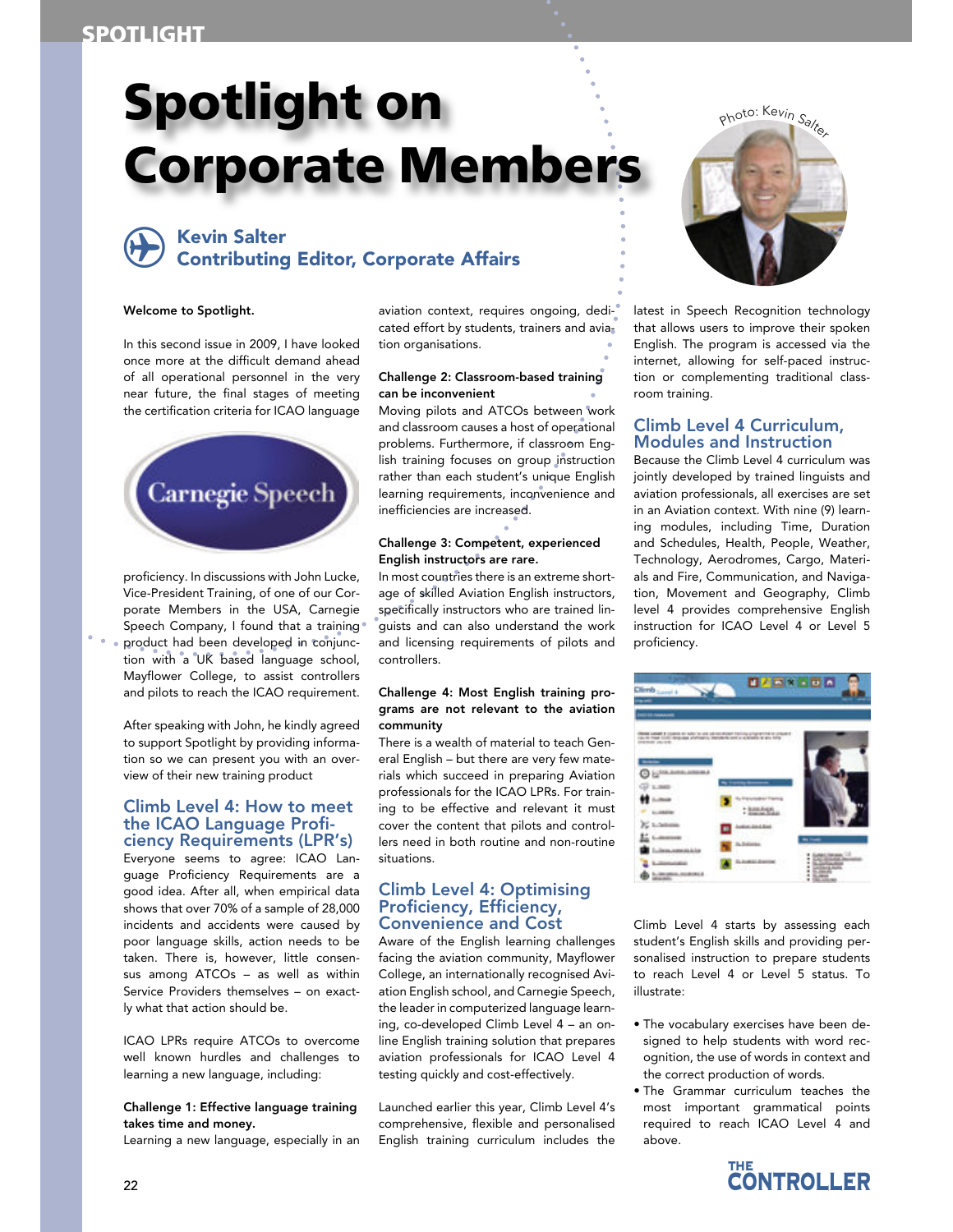- · Comprehension requires understanding a range of international accents, aviation concepts, and aviation vocabulary and grammar
- · Fluency teaches appropriate rate of speech and minimises pausing
- · Pronunciation trains students on the proper word stress, rhythm and intonation to enable clear English speech in multiple environments
- · Interaction instruction enables immediate, appropriate and informative responses and exchanges in the event of unanticipated circumstances

Unique, interactive training resources are also resident in Climb Level 4. The Speaking Professor avatar converts text to speech so that students can listen and read simultaneously. An Aviation Word Book, with 2,000 of the most important words needed for ICAO Level 4 proficiency, and a personalised Dictionary allow students to select words and phrases for additional study and automatically generate practice exercises based on their individual and specific needs. English pronunciation training is personalised, with an assessment analysing each student's spoken- English skills, and an Intelligent Tutor tailoring instruction based on the student's native language and individual proficiency. Immediate analysis of pronunciation errors and recommendations for remediation are presented in text, graphic and audio form.

# **Illustration: How It Works:**

Climb Level 4 both begins and ends with an assessment, which measures the student's English skills on the ICAO scale. Training modules are relevant to the aviation community, with each module featuring three (3) separate units, and each unit has exercises in grammar, listening, vocabulary and fluency / interactions. Complementing the Training Modules are unique, interactive and personalised training resources to further improve the English learning process.

My Pronunciation Training features a pronunciation assessment that analyses each student's English pronunciation, allowing the Intelligent Tutor to prioritise pronunciation exercises based on the individual's language challenges. Ongoing, pinpointed pronunciation evaluation provides immediate feedback that is understandable, relevant and actionable. This type of pronunciation training in the business, education and government sectors has improved English pronunciation by 30% in as little as 10 hours of training, and twenty (20) to forty (40) hours of training can produce a 50% to 100% improvement. My Word Book and



Dictionary feature the words - and their aviation context - required to prepare for ICAO licensing testing.

My Grammar is a grammar reference book containing both the basic and more complex grammatical structures of the English language.

Technical requirements for Climb Level 4 are minimal. All that's needed is a headset and microphone, a broadband internet connection and Macromedia Flash Player (a free download). Climb Level 4 works with all the major internet browsers including Internet Explorer, Firefox and Opera.

# **Climb Level 4: The PARIS Principle**

Climb Level 4 was built on what we call the PARIS Principle to balance requirements for Aviation English proficiency, convenience and cost. The PARIS Principle means English instruction is:

- Personal
- · Accessible
- Relevant
- · Inexpensive
- · Scalable

#### Personal

Because everyone has different English skills - and everyone learns at a different pace - English training should be personalized to accommodate each student's abilities, resources and objectives. In order to maximize English learning effectiveness and minimise the training time, Climb Level 4 offers an array of personalisation features, allowing students to build personal Word Books and Dictionaries, choose and create their own English exercises, and follow the curriculum at their own pace.

ClimbLevel4analysesstudentpronunciation in context of their first language, pinpoints errors, and uses an Intelligent Tutor to prepare a personalised English learning path.

#### Accessible

The dynamic and mobile nature of the aviation professional's job means that English training should fit into the professional's schedule where and when possible. Climb Level 4 is internet-enabled, making English training available literally anytime ... anywhere.

Although Climb Level 4 is ideal for selftraining, it is easily integrated into classroom training. English instructors may use Climb Level 4 to augment classroom instruction, or for lesson reinforcement outside of the classroom.

### Relevant

Learning a new language presents a big challenge. Learning a new language to do a specific job - such as fly a plane or control air traffic - presents an even bigger challenge.

Climb Level 4 focuses on English language learning required for ICAO Level 4 and Level 5 proficiency. It assures further relevance by ensuring that it's initial and exit assessments allow the user to see their approximate level according to the ICAO scale - the optimal metric for preparing for any ICAO licensing test.

# Inexpensive:

The costs of English language training go far beyond the cost of the actual training course. Lost productivity associated with taking ATCOs off the job to learn English add up quickly. Language learning inefficiencies inherent in one-size-fitsall courses and solutions mean that some students have already learned the material and need reinforcement - and others need significant instruction and training. Using Climb Level 4 to augment classroom training - and provide the level of instruction of greatest value to the enterprise and individual - will stretch training budgets while providing quality English instruction.